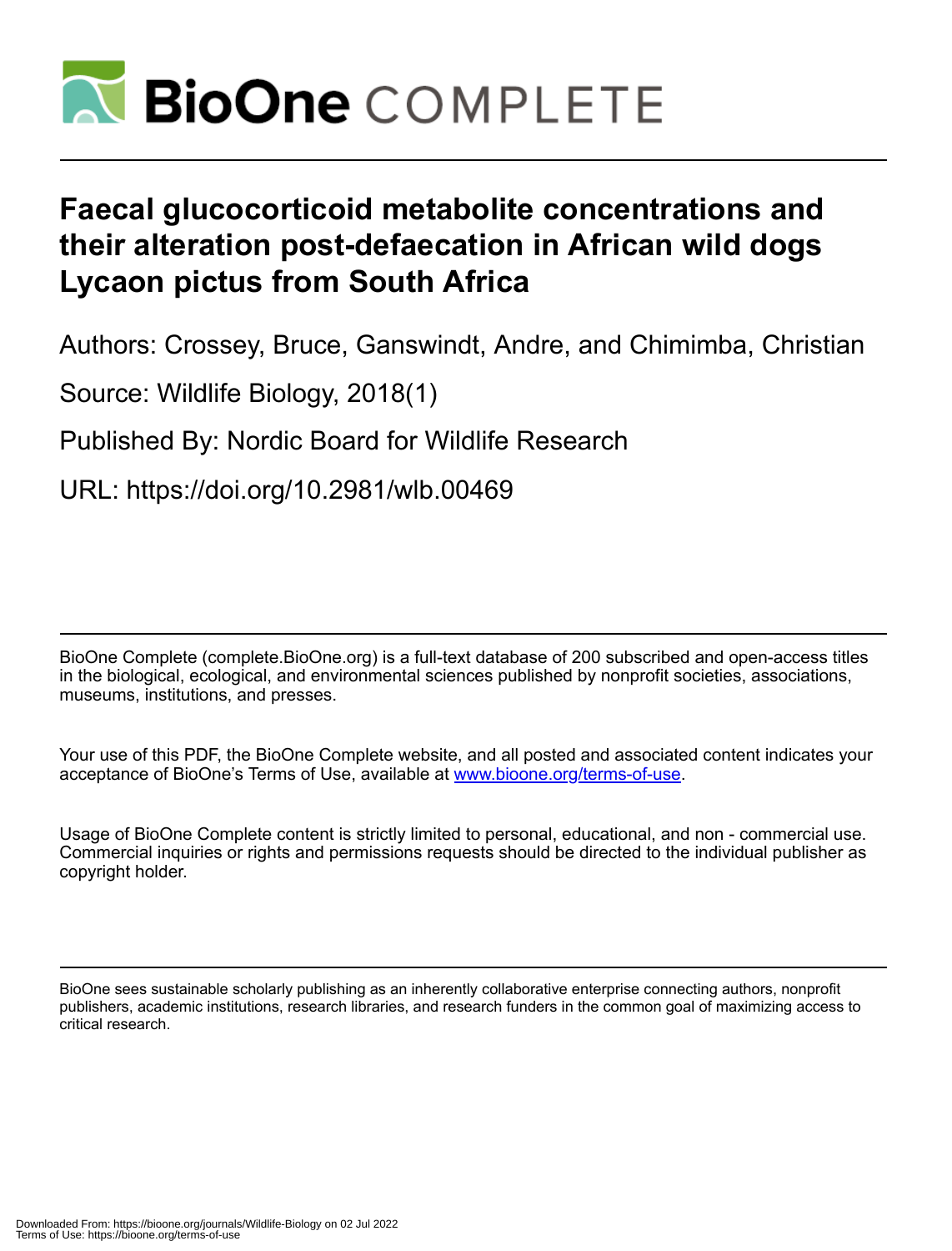

# **Faecal glucocorticoid metabolite concentrations and their alteration post-defaecation in African wild dogs** *Lycaon pictus* **from South Africa**

# **Bruce Crossey, Andre Ganswindt and Christian Chimimba**

*B. Crossey (bruce.crossey@zoology.up.ac.za), A. Ganswindt and C. Chimimba, Mammal Research Inst. (MRI), Dept of Zoology and Entomology, Univ. of Pretoria, Private Bag X20, Pretoria 0028, South Africa. BC and AG also at: Endocrine Research Laboratory, Dept of Anatomy and Physiology, Univ. of Pretoria, Onderstepoort, South Africa. CC also at: DST-NRF Centre of Excellence for Invasion Biology (CIB), Dept of Zoology and Entomology, Univ. of Pretoria, Pretoria, South Africa.*

Non-invasive techniques for the monitoring of animal well-being, such as faecal hormone analysis, are increasingly becoming some of the most desirable methods for addressing practical conservation questions. Despite the widespread use of faecal hormone measurements for monitoring responses to stressors and its known applicability to African wild dogs *Lycaon pictus*, the potential influence of time of collection post-defaecation on stress-steroid concentrations in faecal matter has not yet been investigated. In the present study, we determined the rate at which African wild dog faecal glucocorticoid metabolite (fGCM) concentrations change over a 16-day period post-defaecation, in order to provide recommendations for best sampling practice. No significant changes in fGCM concentrations were found for the first 48 h post-defaecation. However, an approximately 30% increase in fGCM concentrations were already noted between day 1 and day 2, followed by a significant 150% increase at 96 h post-defaecation. We therefore suggest that respective faecal material should be collected within the first 24 h post-defaecation to ensure the reliability of fGCM analysis. In addition, we collected baseline data denoting the fGCM concentrations of captive African wild dogs sampled across three South African captive sites. Determined baseline fGCM concentrations differed between African wild dogs at the sites sampled. These data could be used in future studies aimed at identifying the key stressor complexes perceived by captive African wild dogs in order to improve management strategies.

Keywords: captive housing conditions, fGCM stability post-defaecation, fGCM baseline, captive management

Hormone monitoring has become a widely-used approach to gain insights into factors that may act as animal-perceived stressors (Ganswindt et al. 2012). One of the most popular matrices for non-invasive hormone monitoring is faeces, which, in comparison to blood, saliva or urine analysis, facilitates feedback-free sampling as animals are not usually disturbed during sample collection (Ganswindt et al. 2012). In addition, the use of faecal steroid analysis allows for the assessment of a more cumulative hormone signal than other matrices (Hulsman et al. 2011). This is largely due to the fact that faecal hormone metabolite (fGCM) concentrations represent an accumulation of the fluctuating secretions and eliminations of hormones circulating in the blood (Möstl et al. 2005, Touma and Palme 2005).

There are several challenges associated with faecal steroid analyses, including species and sex-specific differences in steroid metabolism (Touma et al. 2004) and the potential uneven distribution of hormone metabolites throughout a faecal sample (Millspaugh and Washburn 2004). The stability of faecal steroid concentrations post-defaecation also needs to be investigated to ensure the comparability of determined hormone values from differently aged sample material. Glucocorticoids are metabolized in the liver and gut prior to excretion, and bacterial enzymes present in the faeces continue this process post-defaecation (Palme 2005). Standardized collection procedures, usually involving the freezing of faecal material directly post-defaecation, have thus been developed to ensure the comparability of determined faecal steroid concentrations (Hulsman et al. 2011). This is achieved through the removal of moisture from the faeces (for example by freezing), thereby halting the action of bacterial enzymes in the faeces which alter assay-sensitive steroid metabolite concentrations post-defaecation(Washburn and Millspaugh 2002). Under field conditions however, where

This work is licensed under the terms of a Creative Commons Attribution 4.0 International License (CC-BY) <http:// creativecommons.org/licenses/by/4.0/>. The license permits use, distribution and reproduction in any medium, provided the original work is properly cited.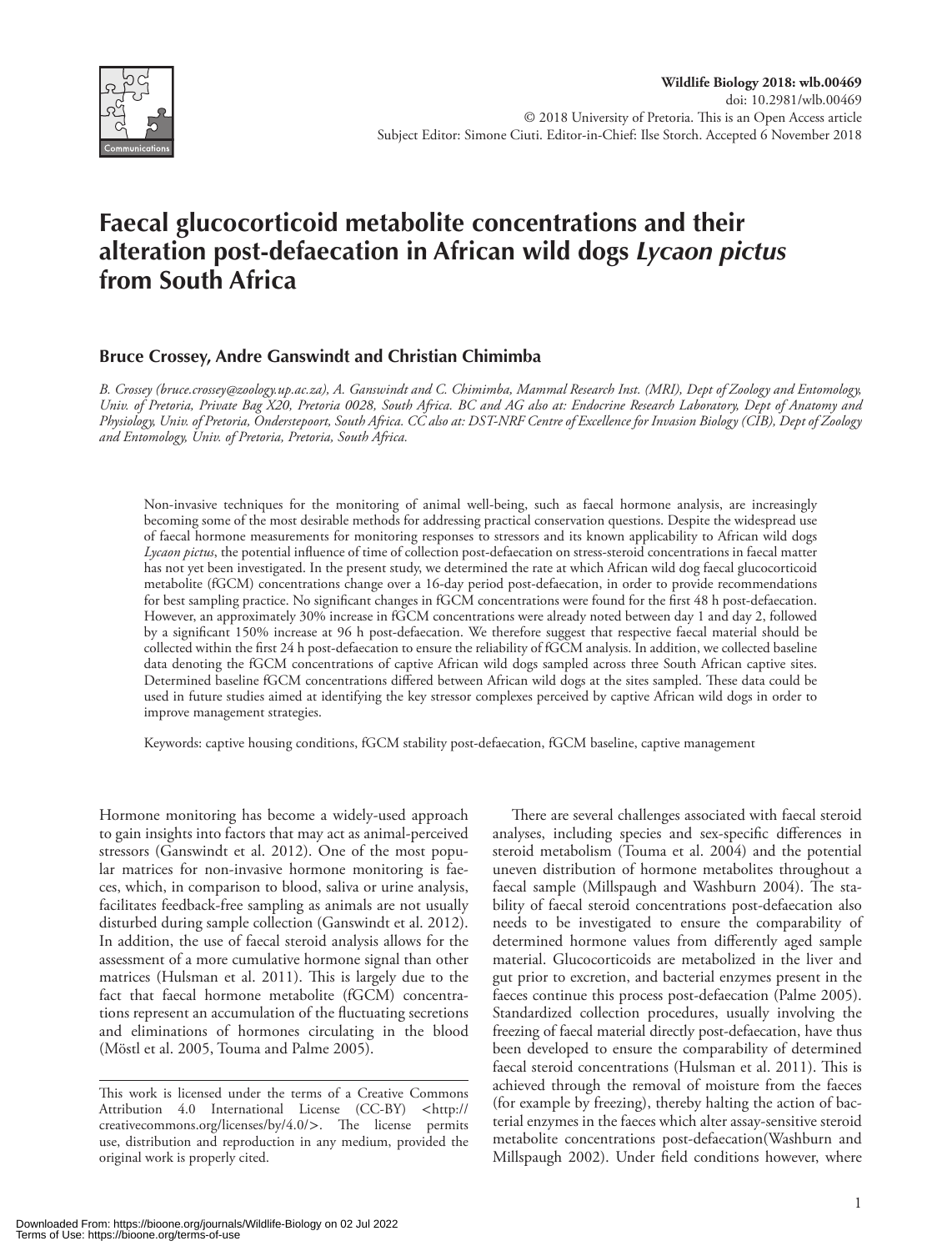the collection of samples directly after defaecation is either not possible or the freezing of collected samples is delayed, this approach becomes more challenging.

The African wild dog *Lycaon pictus* is a medium-sized social carnivore which was once widely distributed over most of sub-Saharan Africa (Skinner and Chimimba 2005). However, African wild dogs are now considered the second most endangered carnivore on the African continent and the most endangered carnivore in South Africa (IUCN 2016). This has necessitated the artificial management of the South African *L. pictus* population, which has been mediated through the use of a metapopulation dynamic structure to avoid the deleterious factors directly related with a genetic bottleneck (Mills et al. 1998). Ultimately, such management relies on the use of 'source and sink' populations where the captive breeding of African wild dogs could play an important role in replenishing free-ranging packs (Mills et al. 1998).Thus, a greater understanding of the factors which contribute to increased stress in African wild dogs is extremely important, particularly in ensuring the success of captive breeding programs, which need to minimize the negative reproductive and immuno-suppressive effects associated with prolonged glucocorticoid production.

Although hormone monitoring is widely used to examine responses to stressors in captive and free-ranging African wild dogs (Creel 2005, Vlamings 2011, van der Weyde et al. 2016), potential differences in faecal glucocorticoid metabolite (fGCM) concentrations post-defaecation have not been investigated. As a result, previous studies that aimed to identify perceived stressor complexes in African wild dogs have, by necessity, relied on intense observation of individuals for the collection of faecal samples as soon as possible post-defaecation. Considering the preferred habitat for freeranging African wild dogs (Skinner and Chimimba 2005), maintaining visual contact can become increasingly difficult and labour intensive. It is therefore not surprising that many stress-related physiology studies on African wild dogs utilize captive settings (Creel et al. 1997, Monfort et al. 1998, Santymire and Armstrong 2010).

With this in mind, we aimed to determine to what extent the collection of African wild dog faecal samples directly post-defaecation should be considered a necessity by examining changes in fGCM concentrations over time after defaecation. We also collected baseline data to gain insights into how fGCM concentrations may vary among captive African wild dogs housed in different South African captive facilities.

# **Material and methods**

This research project commenced with the approval of the University of Pretoria Animal Ethics Committee (AEC) (Ethics clearance number: EC023-17), as well as the National Zoological Gardens (NZG) (Pretoria) Research Ethics and Science Committee (RESC) (Ethics clearance number: P17/08).

#### **Study sites and sampling**

 $\mathcal{D}$ 

For the alteration of steroid concentration post-defaecation experiment, we collected fresh faecal material (from 12–14

June 2017) at the Johannesburg Zoo (Jhb Zoo), South Africa, as well as (from 12–14 July 2017) from the Hoedspruit Endangered Species Centre (HESC), South Africa. After observing defaecation events, we collected seven faecal samples immediately post-defaecation; four from males housed at the HESC, as well as two from males and one from a female housed at the Jhb Zoo, which we froze on site at –20°C. In the laboratory, we defrosted the samples at 4°C and subsequently thoroughly mixed them over a cool surface by hand. This mixed faecal material was then divided into 33 equal sub-samples and stored, in containers exposed to open air, at room temperature (12–20°C). Subsequently, three sub-samples (triplicates) were frozen at  $-20^{\circ}$ C at 0, 0.5, 1, 2, 6, 12, 24, 48, 96, 192 and 384 h post-homogenization until hormone analysis. The use of this drying regime allowed a prolonged drying of the faecal material as to what would be expected under much warmer conditions in the field (throughout the course of our study, field temperatures ranged between 11 and 32°C). This consequently allowed for an analysis which was able to encapsulate a longer timeframe over which bacterial enzymes could theoretically remain active and continue to metabolize fGCMs within the faeces (Galama et al. 2004). Thus mimicking the 'worst case scenario' in terms of possible field sampling conditions.

In addition, we collected 35 faecal samples from three different sites across South Africa: The Jhb Zoo and the National Zoological Gardens in Pretoria (NZG Pta) in Gauteng Province, and the HESC in the Limpopo Province (Fig. 1). At the HESC facility, sampling occurred in two separate enclosures (one about an area of 7700 m<sup>2</sup> and the other of about 4000 m2). Adequate fresh water and shelter where always provided and each enclosure was separated by other fenced areas that housed other predators such as lion *Panthera leo* and cheetah *Acinonyx jubatus*. Thick vegetation and other infrastructure also provided visual barriers between enclosures. The African wild dog enclosure at Jhb Zoo was located on the periphery and neighboured an enclosure housing a single cheetah on one side and a busy street on the other. The enclosure at the NZG Pta was located closest to an Arabian oryx *Oryx leucoryx* enclosure and was more centrally located than the enclosure at the Jhb Zoo. Gender ratios, social composition and group size of African wild dogs varied per site sampled (Table 1). All samples were collected and frozen at –20°C within 24 h post-defaecation until hormone analysis. We determined all of the samples collected to be less than 24 h old by clearing out all faecal material present in each enclosure and subsequently collected only the faecal material found the following day. As a result of this sampling approach, we were not able to identify individual African wild dog samples. However, based on the fact that African wild dogs defaecate, on average, once a day (Creel et al. 1997), we are confident that the number of samples collected from each enclosure over three consecutive days are sufficient to encapsulate at least one sample per individual present.

#### **Steroid hormone extraction and analysis**

All frozen faecal samples were lyophilized and then pulverized in order to separate any undigested material (Fiess et al. 1999). Faecal powder (0.050–0.055 g) was then extracted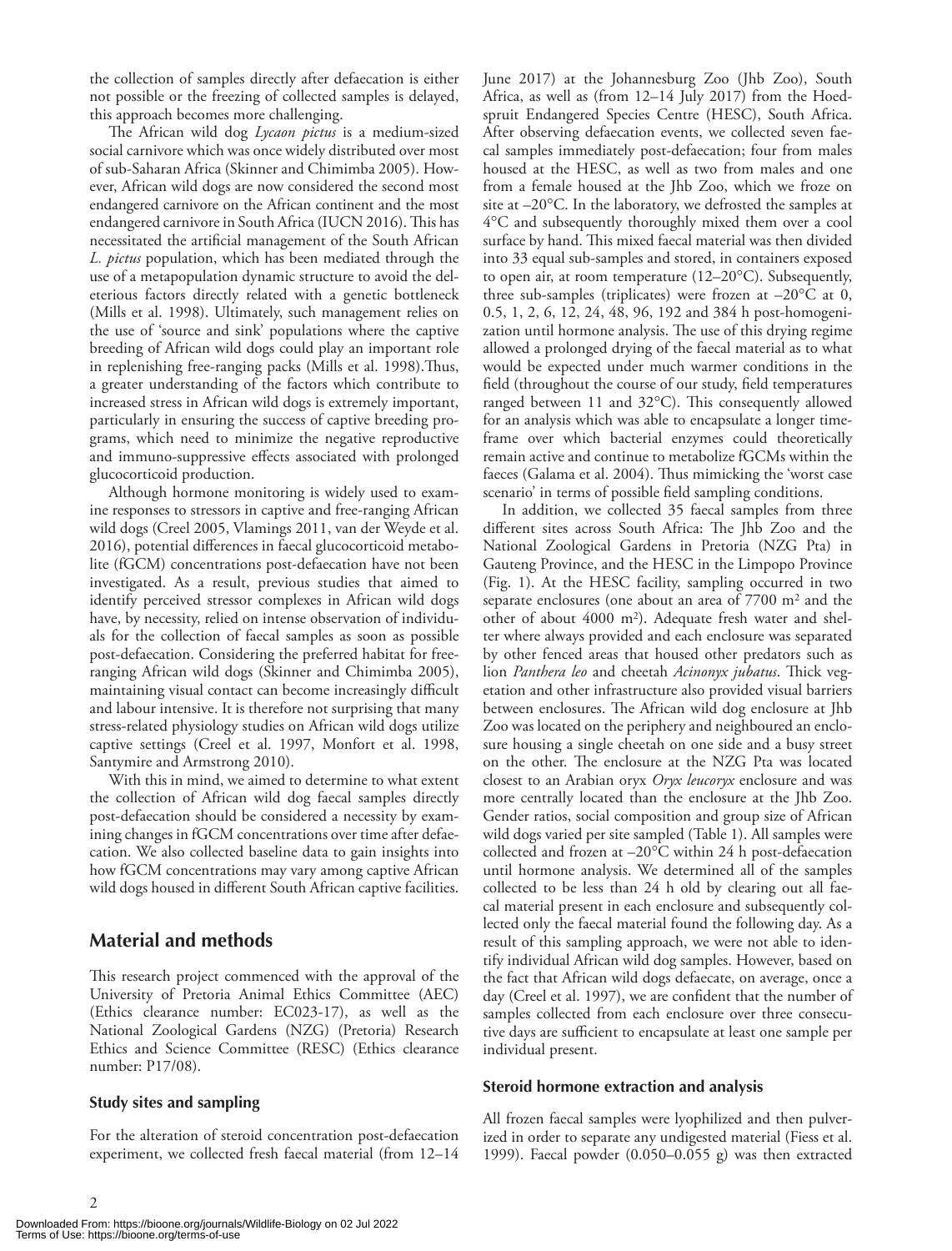

Figure 1. Sampling sites from which wild dog faecal samples were collected: Johannesburg Zoo (Jhb Zoo), National Zoological Gardens Pretoria (NZG Pta) and the Hoedspruit Endangered Species Centre (HESC) (two sites), South Africa.

with 3 ml of 80% ethanol in water. After vortexing for 15 min, the mixture was centrifuged at  $1500 \times g$  for 10 min. The supernatant was transferred into sealed micro-centrifuge tubes for storage at –20°C until hormone analysis (Ganswindt et al. 2010). A competitive enzyme immunoassay (EIA), cortisol-3-CMO:BSA antibody and cortisol-3-CMO-DADOO-biotin label, previously validated for African wild dogs (Vlamings 2011) was used to measure fGCM concentrations in the steroid extracts. Detailed assay characteristics, including a full description of the assay components and cross-reactivities are provided in Palme and Möstl (1998). Sensitivity of the assay was 1.2 ng  $g^{-1}$  dry weight (DW). Intra- and inter-assay coefficients of variation, determined by repeated measurements of high and low quality controls ranged between 4.8–5.8% and 9.1–12%, respectively. Assay procedures followed published protocols (Ganswindt et al. 2002) and were conducted in the Endocrine Research Laboratory, Univ. of Pretoria, South Africa.

#### **Statistical analyses**

A repeated measures analysis of variance (ANOVA) was used to test for differences in fGCM concentrations postdefaecation. Here, each time interval at which freezing occurred was considered a separate treatment. Pair-wise *t*-tests were conducted post hoc in order to identify between which of these treatments significant differences in fGCM

Table 1. The number of samples collected as well as the gender composition of African wild dog packs sampled across three South African captive sites.

| Site       |    | n Males present n Females present n Sample collected |
|------------|----|------------------------------------------------------|
| $I$ hb Zoo |    |                                                      |
| NZG Pta    |    |                                                      |
| HESC(A)    |    |                                                      |
| HESC(B)    |    |                                                      |
| Total      | 10 |                                                      |

concentrations could be found. Simple linear regression was utilized in order to assess differences in fGCM concentrations determined for the various sampling sites. This was followed by Tukey's post hoc tests conducted at 95% familywise confidence levels. In cases of all pair-wise multiple comparison procedures, the α-level was adjusted by applying the procedure described by Holm (1979). Statistical significance for all tests was set at alpha  $(\alpha)$  = 0.05 and inferred at  $p < 0.05$ . All statistical analyses were run using algorithms in *R* (<www.r-project.org>) with the use of the *R Studio* (<www.r-project.org>) interface.

# **Results**

There was a statistically significant change in fGCM concentrations over the 16 day post-defaecation period  $(F_{10,22}=22.55, n=33, p < 0.001)$  (Fig. 2). While respective fGCM concentrations did not change significantly for the first 48 h (from an initial mean concentration of 57.2 ng  $g^{-1}$  DW at  $t=0$ ), an overall increase of approximately 30% was observed in fGCM concentrations between day 1 (mean fGCM concentration of 57.8 ng g–1 DW) and day 2 (mean fGCM concentration of 75.56 ng  $g^{-1}$  DW) (Fig. 2). Subsequently, fGCM concentrations increased significantly by approximately 155%, to a mean of 146.30 ng  $g^{-1}$  DW, 96 h post-defaecation (p < 0.001) before declining steadily until the end of the experiment (384 h post-defaecation). At 384 h post-defaecation, fGCM concentrations reached comparable levels with fGCM concentrations determined at 48 h post-defaecation (Fig. 2).

African wild dog fGCM concentrations ranged between: 80.41  $\pm$  38.99 ng g<sup>-1</sup> DW (mean  $\pm$  SE) at Jhb Zoo and 40.52  $\pm$  11.35 ng g<sup>-1</sup> DW at NZG Pta (Fig. 3). Determined baseline fGCM concentrations differed significantly between sites  $(F_{3,31} = 7.86, n = 35, p = 0.001)$ . Respective steroid concentrations from NZG Pta were significantly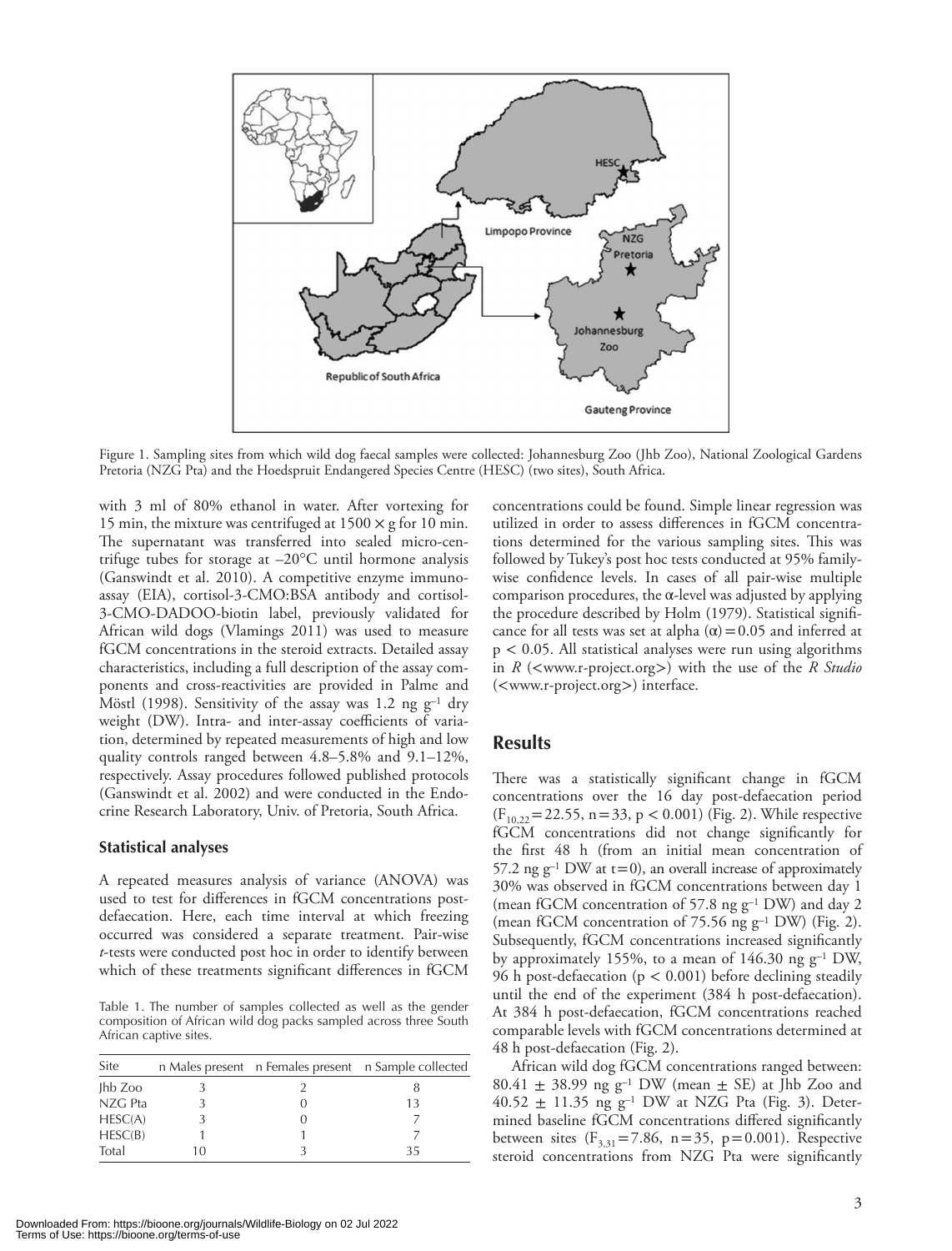

Figure 2. Changes in fGCM concentrations of African wild dogs (mean  $\pm$  SD in %) post-defaecation (0–384 h). Different superscripts indicate statistically significant differences in % change of fGCM concentrations between time intervals.

lower compared to fGCM concentrations of African wild dogs from Jhb Zoo  $(p=0.001)$  and HESC site 1  $(p=0.01)$ (Fig. 3).

### **Discussion**

Our results demonstrate that African wild dog fGCM concentrations determined by our extraction and assay protocol remain fairly stable until 24 h post-defaecation. However, the generalizability of these results require further investigation by including conditions which more closely resemble those likely to be found in the field. Exposure to sunlight, high and highly variable temperatures, rainfall, and differences in humidity are likely to result in the samples being dried out at different rates, influencing the duration of bacterial enzyme activity. For example in African elephants



Figure 3. fGCM concentrations (ng g<sup>-1</sup> DW) of African wild dogs located at Johannesburg Zoo (Jhb Zoo), National Zoological Gardens in Pretoria (NZG Pta), and the two sites at Hoedspruit Endangered Species Centre (HESC) in South Africa. Different superscripts indicate statistically significant differences of fGCM concentrations between sites.

*Loxodonta africana* it has been shown that fGCM concentrations are less affected in sun-dried samples compared to steroid concentrations revealed from shade-dried material (Webber et al. 2018). Similarly, a study conducted on leopards *Panthera pardus* showed that alteration in fGCM concentrations was significantly less in sun-dried faeces compared to material which were left to dry in the shade (Webster et al. 2018). The exposure of wild bear faeces to cumulative precipitation demonstrated noticeable, although not significant, effects on fGCM concentration (Stetz et al. 2013).

Based on our findings, we suggest that faeces not older than a day should be used for monitoring responses to stressors in African wild dogs. This generally supports Vynne et al. (2012), who reported that faeces should be collected fresh to minimize methodological errors which can compromise the interpretation of hormone profiles. In the case of individual sample collection from free-ranging African wild dogs, the practice of following individuals by vehicle may thus still be required, however, the present study demonstrates that African wild dog faecal samples do not need to be collected immediately post-defaecation. As a result, deposition of faecal material from known individuals can be recorded using a geographic positioning system (GPS) and the collection of samples can be conducted up to 24 h later, thus allowing for a more continuous and less disruptive monitoring of African wild dogs by vehicle. In cases where faecal samples are required but the animals are resident and no direct identification is required, the observation of African wild dogs is not a necessity. In such a case, a site can be cleared of all African wild dog faecal material and then all newly deposited samples can be subsequently collected within a 24 h period whilst still being considered valid for fGCM analysis.

The temporary increase in fGCM concentrations found at 96 h (four days) post-defaecation is likely a result of on-going glucocorticoid metabolism by bacterial enzymes present in the faeces (Möstl et al. 1999, Washburn and Millspaugh 2002). Such bacterial activity which results intermittently in an increase of immunoreactive compounds as has also been demonstrated in cattle *Bos taurus*, horses

4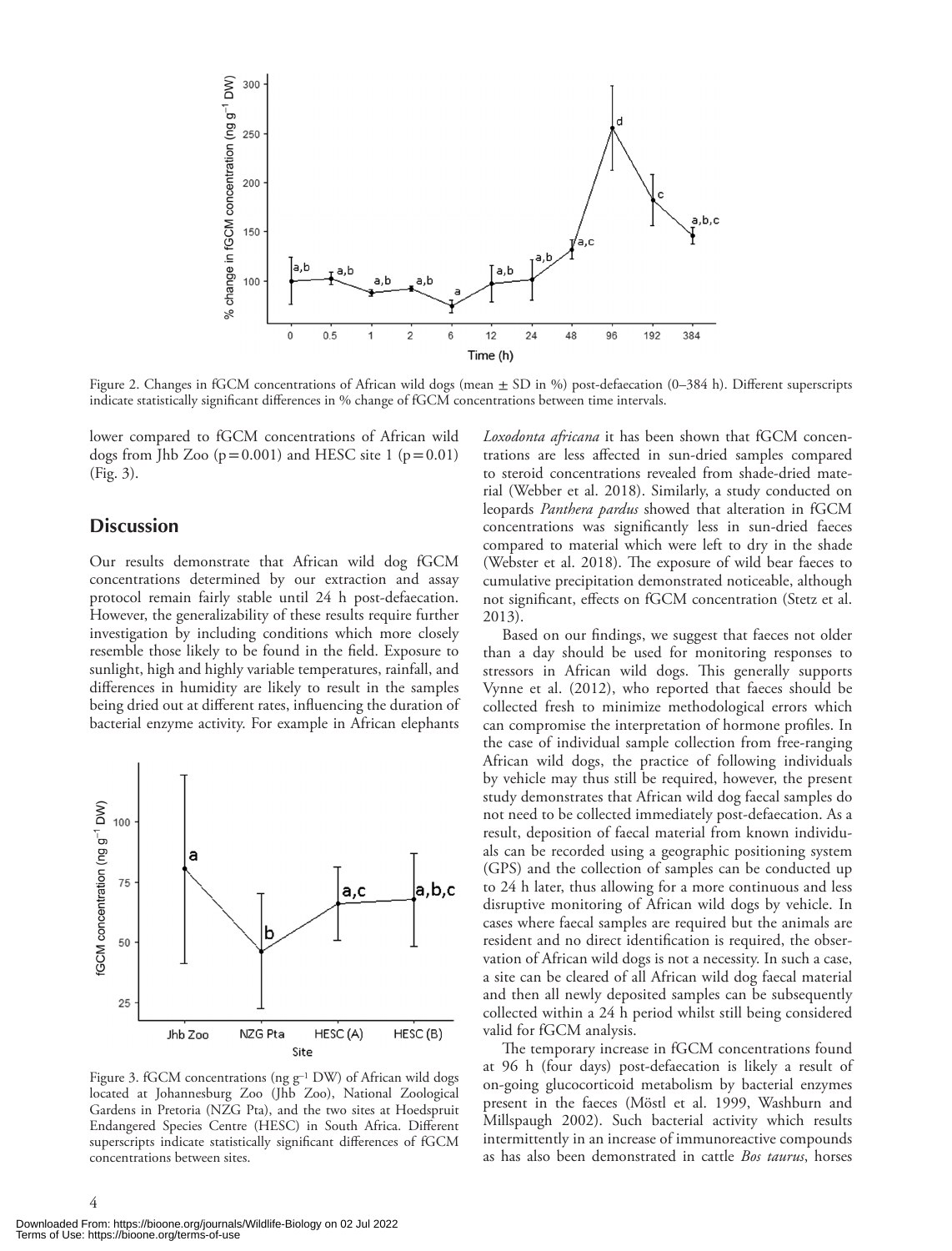*Equus caballus*, pigs *Sus scrofa domesticus* (Möstl et al. 1999) and orangutans *Pongo pygmaeus morio* (Muehlenbein et al. 2012).

It is important to acknowledge that, as demonstrated by Lexen et al. (2008), antibody specificity should not be underestimated when interpreting the results of a specific immunoassay. The use of different EIAs has yielded similarly distinct increases and decreases in the same faecal matter when detecting different fGCMs in mammalian faeces (e.g. fGCMs with a 5β-3α-ol-11-one structure versus 11,17 dioxandrostanes in sheep *Ovis aries* (Lexen et al. 2008)).To clarify the context of our results, we would like to conclude that African wild dog fGCM concentrations are subject to substantial alteration by the presumed presence of faecal bacteria enzymes when all moisture is not removed from a sample within about 24 h post-defaecation. When active in the faeces, bacteria continue to metabolize available fGCMs and thus compromises the reliability of results obtained from an EIA analysis (Washburn and Millspaugh 2002). The EIA used in the present study showed an increase in African wild dog fGCM concentrations after a 24 h period. However, this may be reflected by a similarly decreasing trend in fGCM concentrations when used in conjunction with a different assay and extraction protocol (Lexen et al. 2008).

In addition, determined baseline fGCM concentrations exhibited by African wild dogs were shown to differ across captive facilities sampled. Considering the limited sample size and the inherent effect of pseudoreplication within our study, differences in stress-related hormone levels exhibited by African wild dogs across the different sites need to be interpreted with some caution. Overall differences may be driven by factors known to be acting as stressors for other captive species, including noise disturbance (Owen et al. 2004), on-exhibit display (Terio et al. 2004), or social instability (Creel et al. 1997, van der Weyde et al. 2016); the latter of which could be a key stressor complex for African wild dogs in captivity given their reliance on complex social structures and pack dynamics in free-ranging conditions (Creel et al. 1997, Spiering et al. 2010). Considering the vast range of biological and anthropogenic factors which may act as perceived stressors of African wild dogs (van der Weyde et al. 2016), future studies building on the data presented in this study will be necessary to pin-point key stressor complexes and improve captive management strategies.

As samples were obtained from unknown individuals in our study, it was not possible to determine potential sexspecific differences in fGCM alterations in the African wild dogs monitored. The finding of any such differences would, in any case, need to be further investigated for African wild dogs as the possibly confounding effect of sex-specific variations in metabolites found within the faeces may be inherent (Touma et al. 2004). It cannot however be ruled out that within the sites exhibiting higher overall fGCM concentrations, sampling may have been skewed towards the collection of several samples from dominant individuals that have been shown to consistently exhibit higher stress levels than subordinates (Creel et al. 1997). However, the role of social instability on fGCM concentrations for African wild dogs, and in particular dominant individuals, is one that requires further attention. Particularly when considering that the possible link between dominance behaviour and elevated glucocorticoid levels has been found to be inconsistent between studies and likely depends on the social stability of the pack in question (Goymann and Wingfield 2004).

*Acknowledgements –* This study was funded in part by the National Research Foundation (NRF). We would like to thank: 1) Stefanie Ganswindt from the Endocrine Research Laboratory, University of Pretoria, Onderstepoort for technical assistance; 2) Carol Thobela, Lufuno Netshifhefhe, Tracy Rehse and Nathaniel Taweni (National Zoological Gardens,Pretoria), Agnes Maluleke and Kresen Pillay (Johannesburg Zoo), and 3) Adine Roode, Linri Janse van Rensburg and Natasha Roscher (Hoedspruit Endangered Species Centre) for assistance with sampling logistics.

# **References**

- Creel, S. 2005. Dominance, aggression and glucocorticoid levels in social carnivores. – J. Mammal. 86: 255–264.
- Creel, S. et al. 1997. Rank and reproduction in cooperatively breeding African wild dogs: behavioral and endorcrine correlates. – Behav. Ecol. 8: 298–306.
- Fiess, M. et al. 1999. Patterns of urinary and fecal steroid excretion during the ovarian cycle and pregnancy in the African elephant (*Loxodonta africana*). – Gen. Compar. Endocrinol. 115: 76–89.
- Galama, W. T. et al. 2004. Comparison of fecal storage methods for steroid analysis in black rhinoceroses (*Diceros bicornis*). – Zoo Biol. 23: 291–300.
- Ganswindt, A. et al. 2002. Assessment of testicular endocrine function in captive African elephants by measurement of urinary and fecal androgens. – Zoo Biol. 21: 27–36.
- Ganswindt, A. et al. 2010. Concentrations of faecal glucocorticoid metabolites in physically injured free-ranging African elephants *Loxodonta africana*. – Wildl. Biol. 16: 323–332.
- Ganswindt, A. et al. 2012. International Society for Wildlife Endocrinology: the future of endocrine measures for reproductive science, animal welfare and conservation biology. – Biol. Lett. 8: 695–697.
- Goymann, W. and Wingfield, JC. 2004. Allostatic load, social status and stress hormones: the costs of social status matter. – Anim. Behav. 67: 591–602.
- Holm, S. 1979. A simple sequentially rejective multiple test procedure. – Scand. J. Stat. 6: 65–70.
- Hulsman, A. et al. 2011. Non-invasive monitoring of glucocorticoid metabolites in brown hyaena (*Hyaena brunnea*) faeces. – Zoo Biol. 30: 451–458.
- IUCN. 2016. Lycaon pictus African wild dog. In: The Red List of Mammals of South Africa, Lesotho and Swaziland, pp. 1–13.
- Lexen, E. et al. 2008. Monitoring the adrenocortical response to disturbances in sheep by measuring glucocorticoid metabolites in the faeces. – Vet. Med. Austria 95: 64–71.
- Mills, M. G. L. et al. 1998. Population and habitat viability sssessment for the African wild dog (*Lycaon pictus*) in southern Africa. – IUCN/SSC Conservation Breeding Specialist Group.
- Millspaugh, J. J. and Washburn, B. E. 2004. Use of fecal glucocorticoid metabolite measures in conservation biology research: considerations for application and interpretation. – Gen. Compar. Endocrinol. 138: 189–199.
- Monfort, S. L. et al. 1998. Evaluating adrenal activity in African wild dogs (*Lycaon pictus*) by fecal corticosteroid analysis. – J. Zoo Wildl. Med. 29: 129–133.